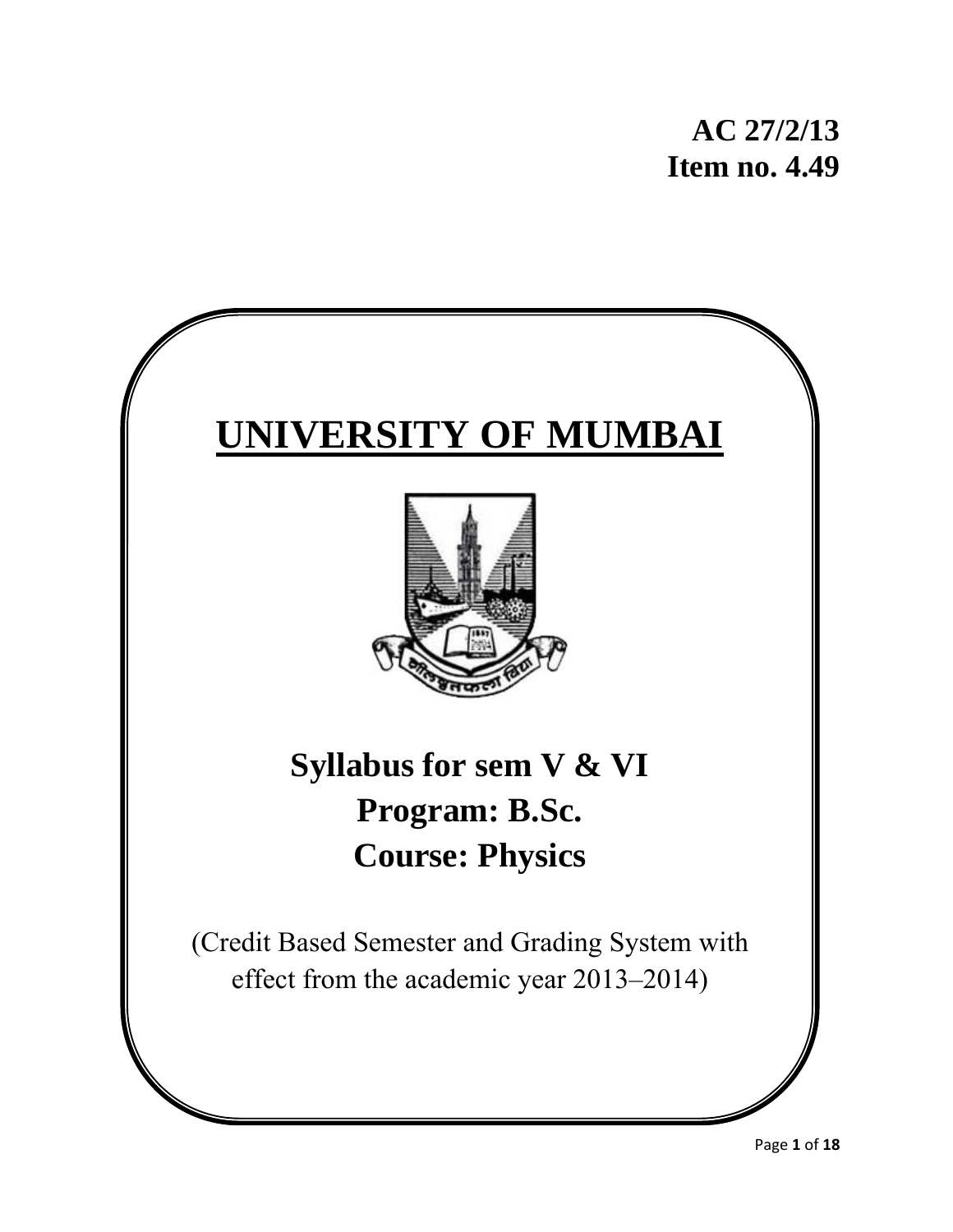## **T.Y.B.Sc. \_Physics\_ Syllabus : Credit Based Semester and Grading System**

## **To be implemented from the Academic year 2013-2014**

| Course         | <b>UNIT</b>  | <b>TOPICS</b>                          | <b>Credits</b> | L/<br>Week              |
|----------------|--------------|----------------------------------------|----------------|-------------------------|
|                | I            | Mathematical Methods in Physics        |                |                         |
| <b>USPH501</b> | $\mathbf{I}$ | Mathematical Methods in Physics        | 2.5            | $\overline{\mathbf{4}}$ |
|                | Ш            | <b>Thermal and Statistical Physics</b> |                |                         |
|                | IV           | Thermal and Statistical Physics        |                |                         |
|                | I            | Solid State Physics                    |                |                         |
| <b>USPH502</b> | $\mathbf{I}$ | Solid State Physics                    | 2.5            | $\boldsymbol{4}$        |
|                | Ш            | Solid State Physics                    |                |                         |
|                | IV           | <b>Solid State Physics</b>             |                |                         |
|                | $\mathbf I$  | Atomic and Molecular Physics           |                |                         |
| <b>USPH503</b> | $\mathbf{I}$ | Atomic and Molecular Physics           | 2.5            | $\boldsymbol{4}$        |
|                | III          | Atomic and Molecular Physics           |                |                         |
|                | IV           | Atomic and Molecular Physics           |                |                         |
|                | I            | Electrodynamics                        |                |                         |
| <b>USPH504</b> | $\mathbf{I}$ | Electrodynamics                        | 2.5            | $\overline{\mathbf{4}}$ |
|                | Ш            | Electrodynamics                        |                |                         |
|                | IV           | Electrodynamics                        |                |                         |

### **SEMESTER V Theory**

### **Practicals**

| USPHP05  | <b>Practicals of Course USPH501 + Course USPH502</b> |  |
|----------|------------------------------------------------------|--|
| USPH P06 | <b>Practicals of Course USPH503 + Course USPH504</b> |  |

## **Scheme of examination: Theory;**

#### (A) **Internal Examination: 40 marks**

| Sr. | Particulars                                                         | Marks |
|-----|---------------------------------------------------------------------|-------|
| No  |                                                                     |       |
|     |                                                                     |       |
|     | One Class Test/case study/online examination to be conducted in the |       |
|     | given semester                                                      |       |
|     |                                                                     |       |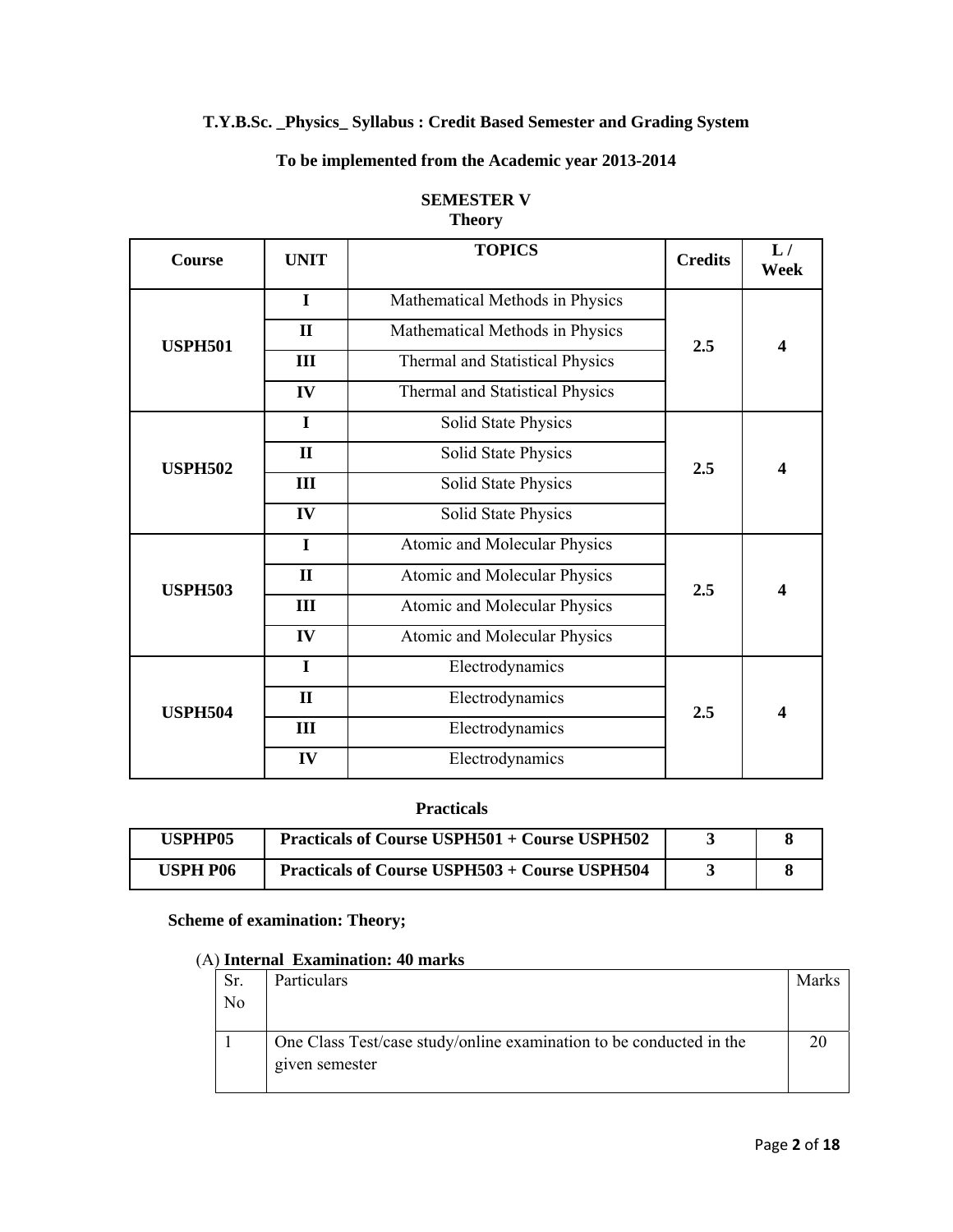| One assignment based on the curriculum to be assessed by the teacher                                                          |  |
|-------------------------------------------------------------------------------------------------------------------------------|--|
| concerned                                                                                                                     |  |
|                                                                                                                               |  |
| Active Participation in routine class instructional deliveries.                                                               |  |
| Overall conduct as a responsible learner, communication and leadership<br>qualities in organizing related academic activities |  |

#### **(B) External Examination : 60 marks**

- 1. Each theory paper shall be of two and half hour duration. Each paper shall consist of FIVE questions. All questions are compulsory and will have internal option.
	- $Q I$  is from Unit 1,
	- $Q$  II is from Unit 2,
	- $Q$  III is from Unit 3,
	- $Q$  IV is from Unit  $-4$ ,
	- Q V will consist of questions from all the FOUR units with equal weightage of

marks allotted to each unit.

ii) Practicals: There will not be any internal examination for practical. The External examination per practical course will be conducted as per the following scheme,

| Sr. No | Particulars of External Practical Examination | Marks% |
|--------|-----------------------------------------------|--------|
|        | Laboratory Work                               | 80     |
| っ      | Journal                                       | 10     |
|        | Viva                                          | 10     |
|        | <b>TOTAL</b>                                  | 100    |

A candidate will be allowed to appear for the practical examination only if the candidate submits a certified journal of TYBSc Physics or a certificate from the Head of the Department to the effect that the candidate has completed the practical course of TYBSc Physics as per the minimum requirements.

iii) Visits to industry, national research laboratories, and scientific exhibitions should be encouraged.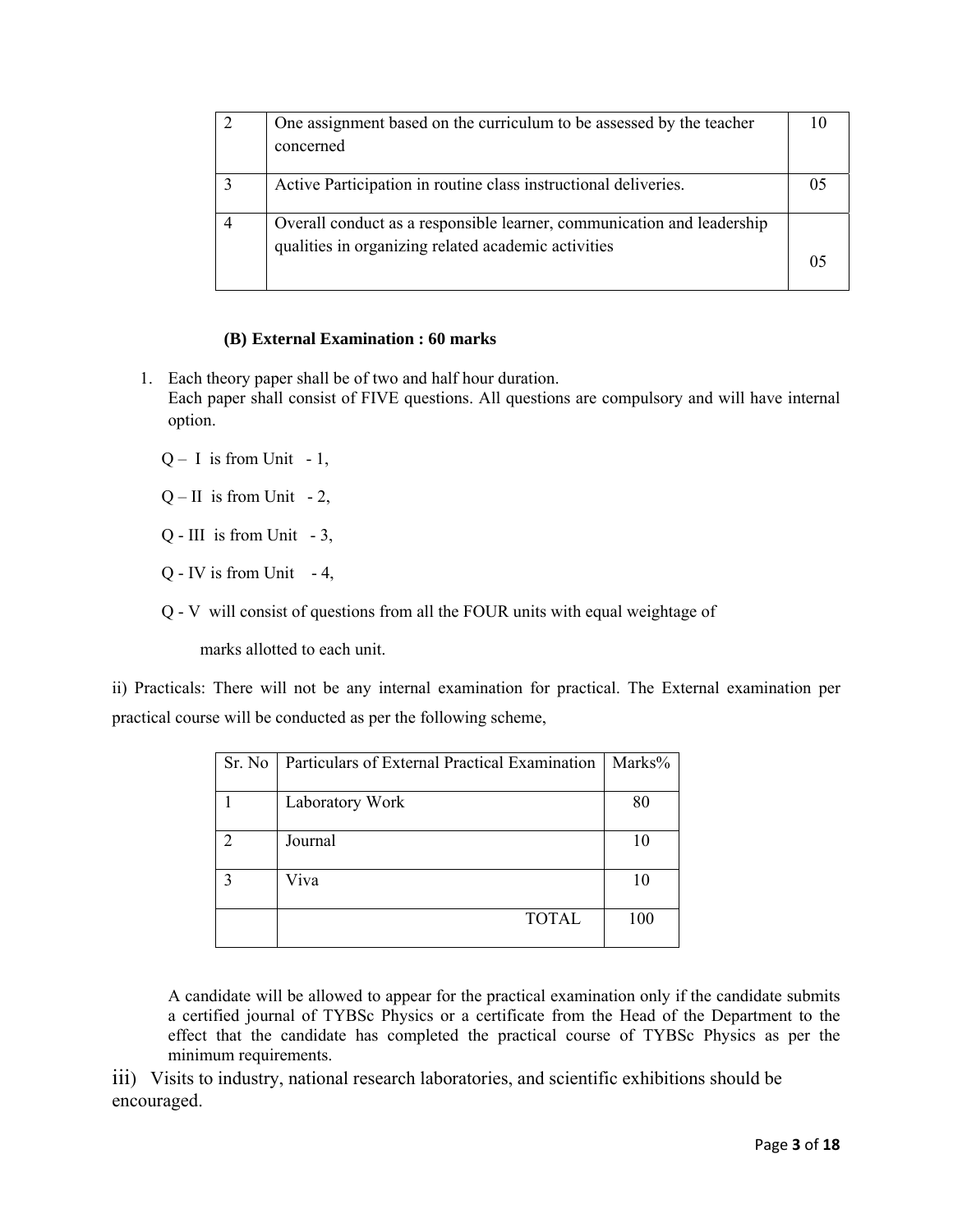# **SEMESTER V**

# **Theory Course - USPH501: Mathematical, Thermal and Statistical Physics**

| <b>UNIT</b>  | <b>TOPICS</b>                                                                                                                                                                                                                                                                                                                                                                                                                    |  |  |
|--------------|----------------------------------------------------------------------------------------------------------------------------------------------------------------------------------------------------------------------------------------------------------------------------------------------------------------------------------------------------------------------------------------------------------------------------------|--|--|
| $\mathbf I$  | 1. Differential equations :<br>Introduction, Ordinary differential equations, First order homogeneous and non-<br>homogeneous equations with variable coefficients, Second-order homogeneous<br>equations with constant coefficients, Second order non-homogeneous equations<br>with constant coefficients.<br>2. Partial differential equations :<br>Introduction, Some important partial differential equations in Physics, An |  |  |
|              | illustration of the method of direct integration, Method of separation of variables.                                                                                                                                                                                                                                                                                                                                             |  |  |
| $\mathbf{I}$ | 1. Fourier series :<br>Introduction, Fourier cosine and sine series, Change of interval, Fourier Integral,<br>Complex form of the Fourier series, Fourier transforms :<br>2. Fourier transforms: Introduction, Formal development of the complex Fourier                                                                                                                                                                         |  |  |
|              | transform, Cosine and Sine transforms, The transforms of derivatives(with proof),                                                                                                                                                                                                                                                                                                                                                |  |  |
|              | 1. Description of a system :<br>Why statistical approach, Particle-states, System-states, Microstates and Macro<br>states of a system, Equilibrium and Fluctuations, Irreversibility, The equi-<br>probability postulate, Statistical ensemble, Number of states accessible to a system,<br>Phase space, Reversible processes.                                                                                                   |  |  |
| III          | 2.<br>Thermal and Adiabatic Interactions:<br>Thermal interaction, Canonical distribution, Energy fluctuations, Entropy of a<br>system in a heat bath, Helmholtz free energy, Adiabatic interaction and enthalpy,<br>General interaction and the first law of thermodynamics, Infinitesimal general<br>interaction, Gibbs free energy, Phase transitions.                                                                         |  |  |
|              | <b>Statistical Mechanics:</b><br>1.<br>Phase space, The probability of a distribution, The most probable distribution,<br>Maxwell-Boltzmann statistics, Molecular speeds.                                                                                                                                                                                                                                                        |  |  |
| IV           | <b>Quantum Statistics:</b><br>2.<br>Bose-Einstein statistics, Black-body radiation, The Rayleigh-Jeans formula, The<br>Planck radiation formula, Fermi-Dirac statistics, Comparison of results, Transition<br>between states.                                                                                                                                                                                                    |  |  |

References : UNIT - I 1. CH : 5.1, 5.2.1 (omit D), 5.2.3, 5.2.4 2. CH : 5.3.1, 5.3.2, 5.3.3, 5.3.4. UNIT - II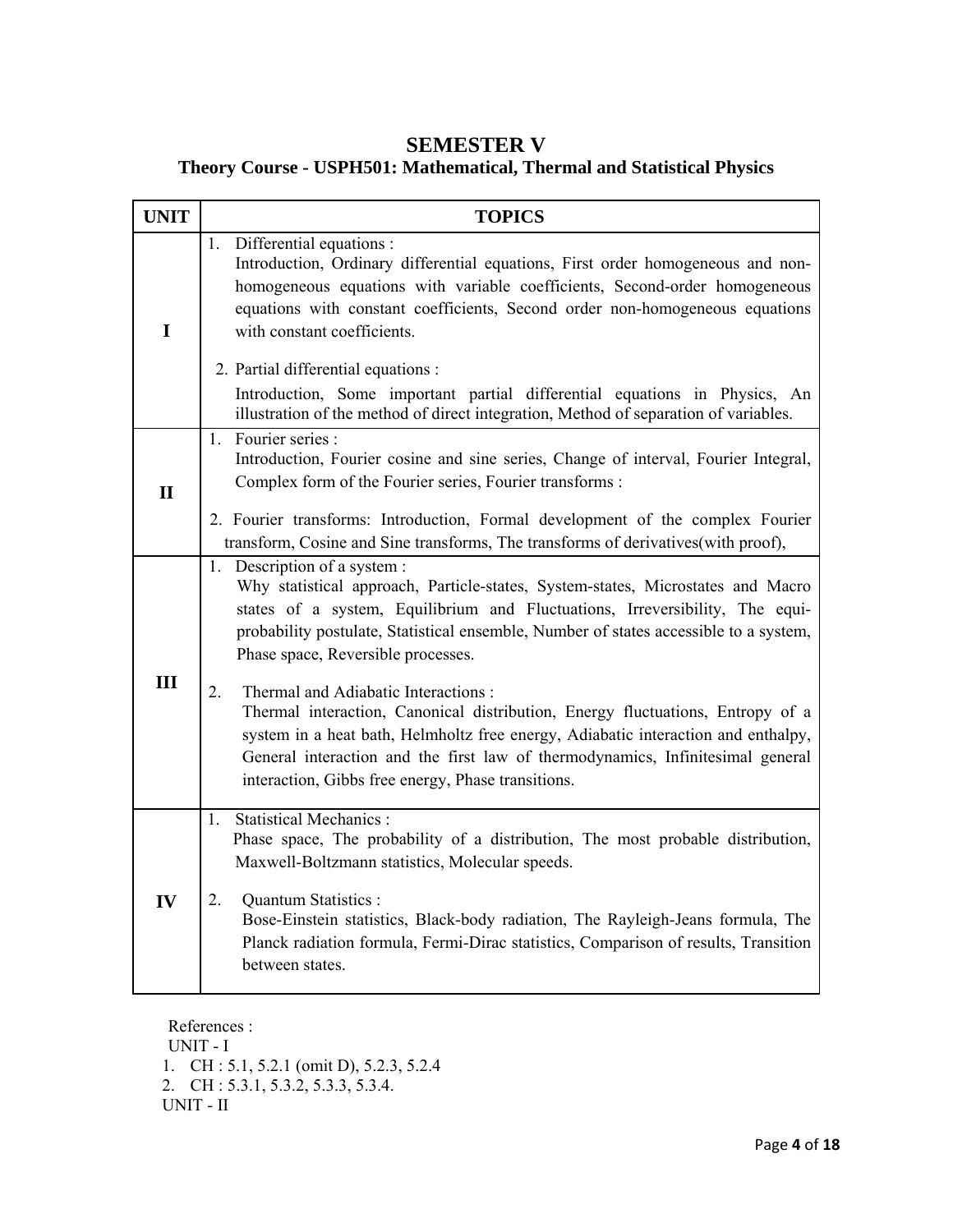| 1. CH: 7.1, 7.1.1, 7.1.2, 7.1.3, 7.1.4, 7.2.   |
|------------------------------------------------|
| 2. CH: 8.1, 8.2.1, 8.2.2, 8.2.4, 8.2.5, 8.2.6. |
|                                                |
|                                                |
|                                                |
|                                                |
|                                                |
|                                                |
|                                                |

| 1. CH: Introduction to Mathematical Physics: Charlie Harper 2009 (EEE)       |
|------------------------------------------------------------------------------|
| PHI Learning Pvt. Ltd.                                                       |
| 2. LG. : Statistical and Thermal Physics- : S. Lokanathan and R. S. Gambhir. |
| (Prentice Hall of India: 2008)<br>an introduction                            |
| 3. AB. : Perspectives of Modern Physics : Arthur Beiser.                     |
| (Mc Graw Hill International)                                                 |

# Additional References :

| 1. | <b>Mathematical Physics</b>        | : A K Ghatak, Chua $-1995$    |
|----|------------------------------------|-------------------------------|
|    |                                    | Macmillian India Ltd.         |
|    | 2. Mathematical Method of Physics  | : Riley, Hobson and Bence.    |
|    |                                    | Cambridge (Indian edition).   |
|    | 3. Mathematical Physics            | : H. K. Dass, S. Chand & Co.  |
|    | 4. Mathematical Methods of Physics | : Jon Mathews & R. L. Walker, |
|    |                                    | W A Benjamin inc.             |
|    | 5. A Treatise on heat              | : Saha and Srivastava.        |
|    |                                    | (Indian press, Allahabad)     |
|    | 6. Fundamentals of Statistical     | $: F.$ Reif.                  |
|    | and Thermal Physics                | (Mc Graw - Hill)              |

# **SEMESTER V Theory Course - USPH502: Solid State Physics**

| UNIT        | <b>TOPICS</b>                                                                                                                                                                                                                                                                                                                                                                                                                                                                                                                  |  |  |
|-------------|--------------------------------------------------------------------------------------------------------------------------------------------------------------------------------------------------------------------------------------------------------------------------------------------------------------------------------------------------------------------------------------------------------------------------------------------------------------------------------------------------------------------------------|--|--|
|             | Electrical properties of metals :<br>Classical free electron theory of metals, Drawbacks of classical theory, Relaxation<br>time, Collision time and mean free path, Quantum theory of free electrons, Fermi-<br>Dirac statistics and electronic distribution in solids, Density of energy states and Fermi<br>energy, The Fermi distribution function, Heat capacity of the electron gas, Mean<br>energy of electron gas at $0 \,$ K, Electrical conductivity from quantum mechanical<br>considerations, Thermionic emission. |  |  |
| $\mathbf H$ | Superconductivity:<br>A survey, Mechanism of Superconductors, Effects of magnetic field, The<br>Meissner effect, The penetration depth, Type I and Type II Superconductors.                                                                                                                                                                                                                                                                                                                                                    |  |  |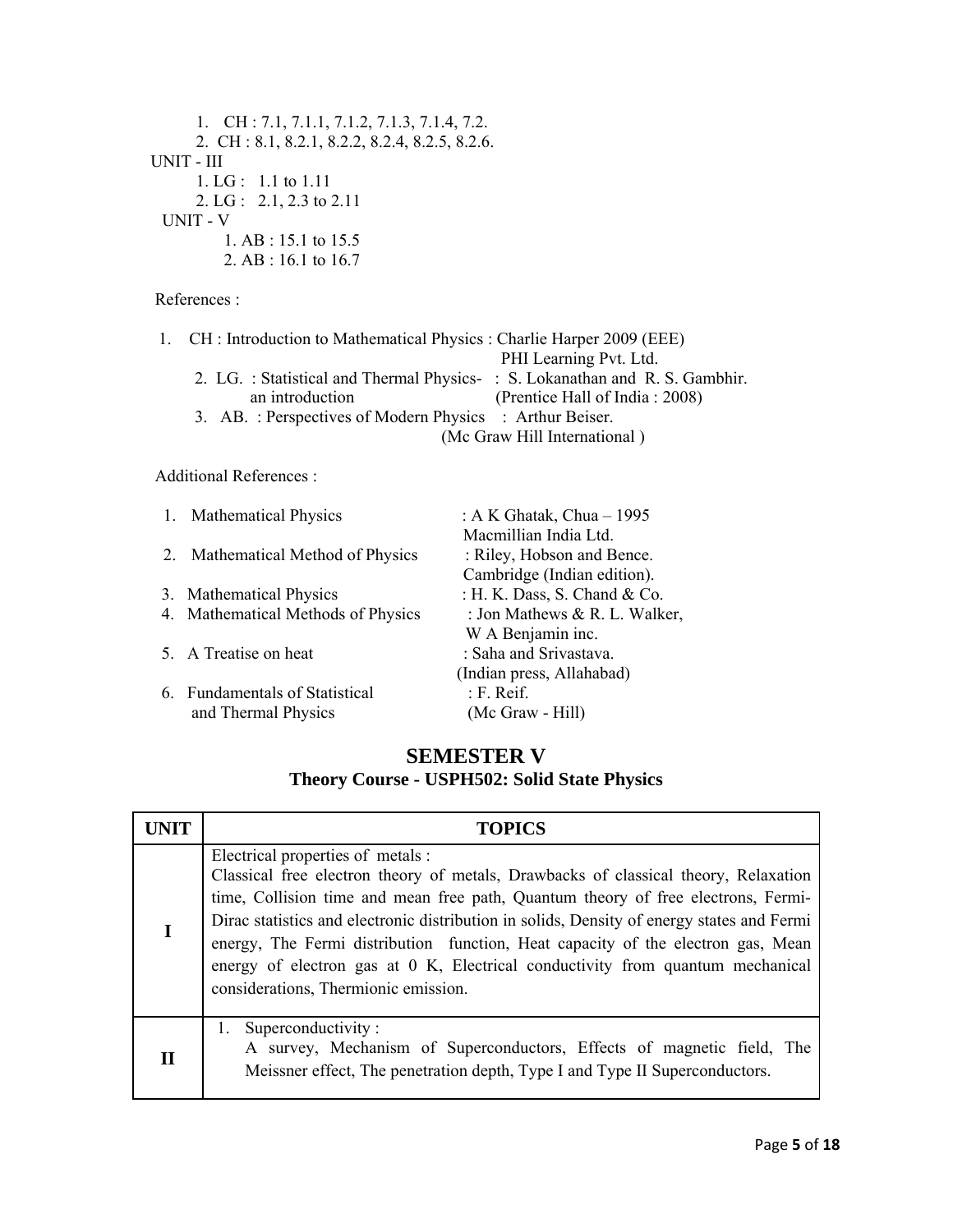| Brillouin zones, Number of wave functions in a band, Motion of electrons in a<br>one-dimensional periodic potential, Distinction between metals, insulators and |                                                                  |  |  |
|-----------------------------------------------------------------------------------------------------------------------------------------------------------------|------------------------------------------------------------------|--|--|
|                                                                                                                                                                 |                                                                  |  |  |
|                                                                                                                                                                 |                                                                  |  |  |
| intrinsic semiconductors.                                                                                                                                       |                                                                  |  |  |
|                                                                                                                                                                 |                                                                  |  |  |
|                                                                                                                                                                 | 1. Magnetic properties of Matter:                                |  |  |
| Diamagnetism and Paramagnetism, The origin of permanent magnetic dipoles,                                                                                       |                                                                  |  |  |
| Diamagnetism and Larmor precession, The static paramagnetic susceptibility.                                                                                     |                                                                  |  |  |
| Ferromagnetism- the Weiss molecular field, Comparison of the Weiss theory with<br>Ш                                                                             |                                                                  |  |  |
| experiment, Qualitative remarks about domains,<br>Qualitative                                                                                                   | idea<br>about                                                    |  |  |
| antiferromagnetism and ferrites.                                                                                                                                |                                                                  |  |  |
|                                                                                                                                                                 |                                                                  |  |  |
| 1. Conduction in Semiconductors.                                                                                                                                |                                                                  |  |  |
| and Holes in an Intrinsic Semiconductor, Conductivity, Carrier<br><b>Electrons</b>                                                                              |                                                                  |  |  |
| concentrations, Donor and Acceptor impurities, Charge densities in a                                                                                            |                                                                  |  |  |
| Semiconductor, Fermi level in extrinsic semiconductors, Diffusion, Carrier lifetime,                                                                            |                                                                  |  |  |
| The continuity equation, The Hall effect.                                                                                                                       |                                                                  |  |  |
| IV                                                                                                                                                              |                                                                  |  |  |
|                                                                                                                                                                 | Semiconductor-diode Characteristics :<br>$2_{-}$                 |  |  |
| Qualitative theory of the p-n junction, The p-n junction as a diode, Band structure                                                                             |                                                                  |  |  |
| of an open-circuit p-n junction, The current components in a p-n junction diode,                                                                                |                                                                  |  |  |
| Quantitative theory of p-n diode currents, The Volt-Ampere characteristics, The                                                                                 |                                                                  |  |  |
|                                                                                                                                                                 | temperature dependence of p-n characteristics, Diode resistance. |  |  |

 $UNIT - I:$ 1. SOP : Ch. 6 Art : I to V, XIV to XX, XXXI.  $UNIT - II$ : 1. SOP : Ch. 8 Art : II, III, IV, VII, XII and XIII. 2. SOP : Ch. 6 Art : XXXVI to XXXXI. UNIT - III 1. D : Art 18.1 to 18.4, 19.1 to 19.3, 19.5, 19.9, 19.12. UNIT – IV: 1. MH : Art 4.1 to 4.10 2. MH : Art 5.1 to 5.8 References : 1. SOP : Solid State Physics : S. O. Pillai, New Age International. 2. SOP : Modern Physics and Solid State Physics : Problems and solutions New Age International. 3. D : Solid State Physics : A. J. Dekker, Macmillan India Ltd.

4. MH : Electronic Devices and Circuits :Millman, Halkias & Satyabrata Jit.  $(2^{nd} Ed.)$ 

Tata McGraw Hill.

Additional References :

1. Solid State Physics : S. P. Kakani and Amit Kakani.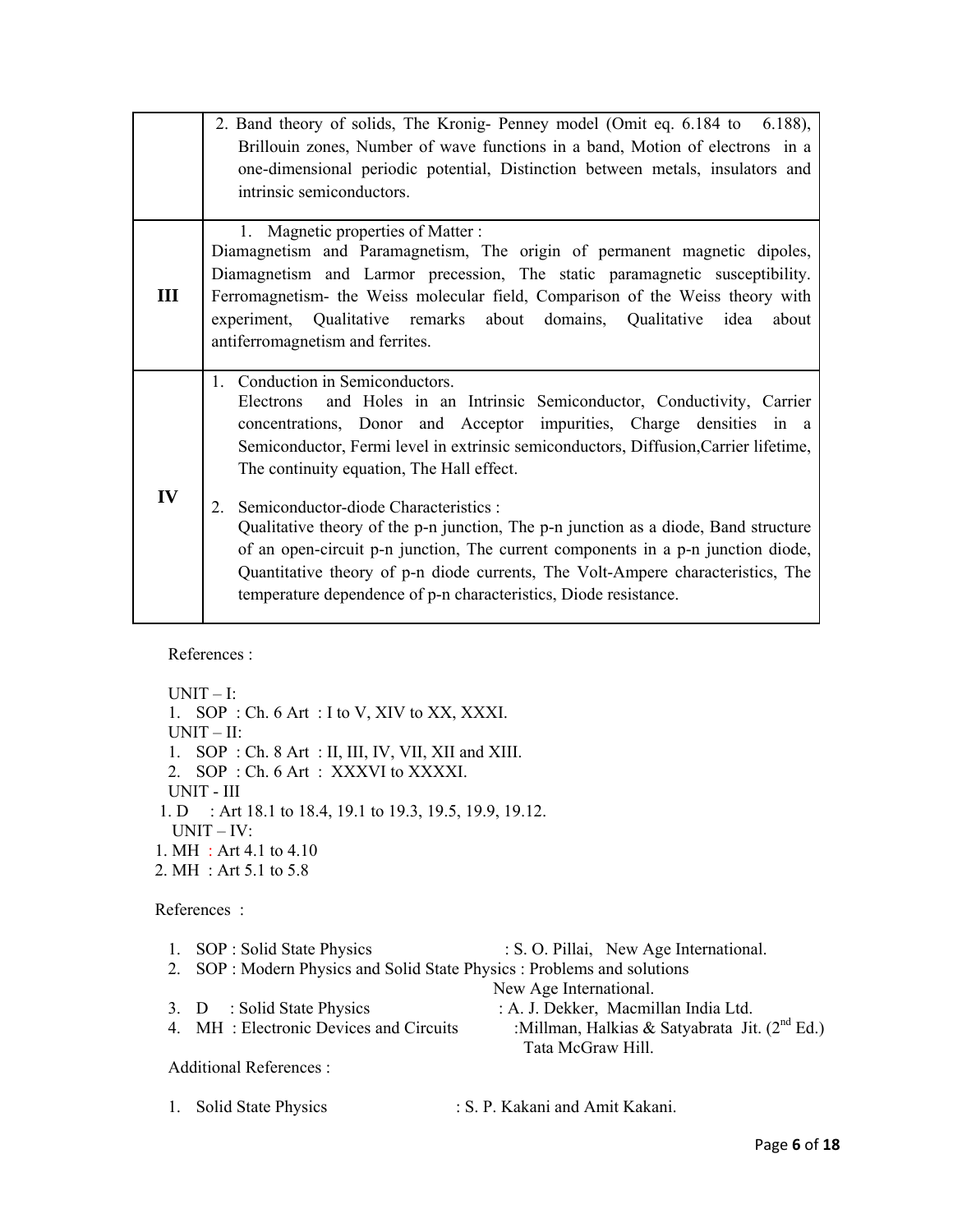New Age International.

2. Semiconductor Physics and Devices: Donald Neamen (3<sup>rd</sup> Ed.) TMH.

3. Introduction to Solid State Physics : Ali Omer. Addison Wesley Longman.

# **SEMESTER V**

## **Theory Course - USPH503: Atomic and Molecular Physics**

| <b>UNIT</b>  | <b>TOPICS</b>                                                                                                                                                                                                                                                                                                                                                                                                                                                                                                                                                                       |  |
|--------------|-------------------------------------------------------------------------------------------------------------------------------------------------------------------------------------------------------------------------------------------------------------------------------------------------------------------------------------------------------------------------------------------------------------------------------------------------------------------------------------------------------------------------------------------------------------------------------------|--|
|              | Schrödinger's equation for Harmonic oscillator, its solution by operator<br>1.<br>method. Graphical representation of its energy level and wave functions.                                                                                                                                                                                                                                                                                                                                                                                                                          |  |
| $\mathbf I$  | Hydrogen atom: Schrödinger's equation for Hydrogen atom, Separation of<br>2.<br>variables, Quantum Numbers: Total quantum number, Orbital quantum number,<br>Magnetic quantum number. Angular momentum, Electron probability density<br>(Radial part).                                                                                                                                                                                                                                                                                                                              |  |
|              | 1. Electron Spin: The Stern-Gerlach experiment, Pauli's Exclusion Principle<br>Symmetric and Antisymmetric wave functions.                                                                                                                                                                                                                                                                                                                                                                                                                                                          |  |
| $\mathbf{I}$ | Spin orbit coupling, Hund's Rule, Total angular momentum, Vector atom model,<br>2.<br>L-S and <i>j</i> - <i>j</i> coupling. Origin of spectral lines, Selection rules.                                                                                                                                                                                                                                                                                                                                                                                                              |  |
|              | 1. Effect of Magnetic field on atoms, The normal Zeeman effect and its explanation                                                                                                                                                                                                                                                                                                                                                                                                                                                                                                  |  |
| III          | (Classical and Quantum), The Lande g factor, Anomalous Zeeman effect.<br>2. Paschen-Back effect, Paschen-Back effect of principal series doublet, Selection<br>rules for Paschen-Back effect.                                                                                                                                                                                                                                                                                                                                                                                       |  |
| IV           | 1. Molecular Spectra (Diatomic Molecules): Rotational energy levels, Rotational<br>spectra, Vibrational energy levels, Vibrational-Rotational spectra.<br>Electronic Spectra of Diatomic molecules: The Born-Oppenheimer approximation,<br>Intensity of vibrational-electronic spectra : The Franck-Condon principle.<br>2. Raman Effect: Quantum Theory of Raman effect, Classical theory of Raman effect,<br>Pure Rotational Raman spectra : Linear molecules, symmetric top molecules,<br>Asymmetric top molecules, Vibrational Raman spectra : Raman activity of<br>vibrations. |  |

References:

 $UNIT - I$ .

| U1111L         |                                                                |
|----------------|----------------------------------------------------------------|
|                | $M: 5.2 \quad B: 8.7.$<br>1.                                   |
|                | 2. $B: 9.1$ to 9.9.                                            |
| UNIT - II      |                                                                |
|                | B: 10.1, 10.3.                                                 |
|                | 2. (i) B: 10.2, 10.6, 10.7, 10.8, 10.9. (ii) B: 11.1 and 11.2. |
| $UNIT - III$ : |                                                                |
|                | $1. S_A$ : 9.14, 9.15, 9.16, 9.17.                             |
|                | $2. W$ : 10.7, 10.8, 10.9                                      |
| $UNIT - IV:$   |                                                                |
|                | 1. B : 14.1, 14.3, 14.5, 14.7 BM : 6.11, 6.1.3.                |
|                | 2. BM : 4.1.1, 4.1.2, 4.2.1, 4.2.2, 4.2.3, 4.3.1.              |
|                |                                                                |

#### References :

1. B : Perspectives of Modern Physics : Arthur Beiser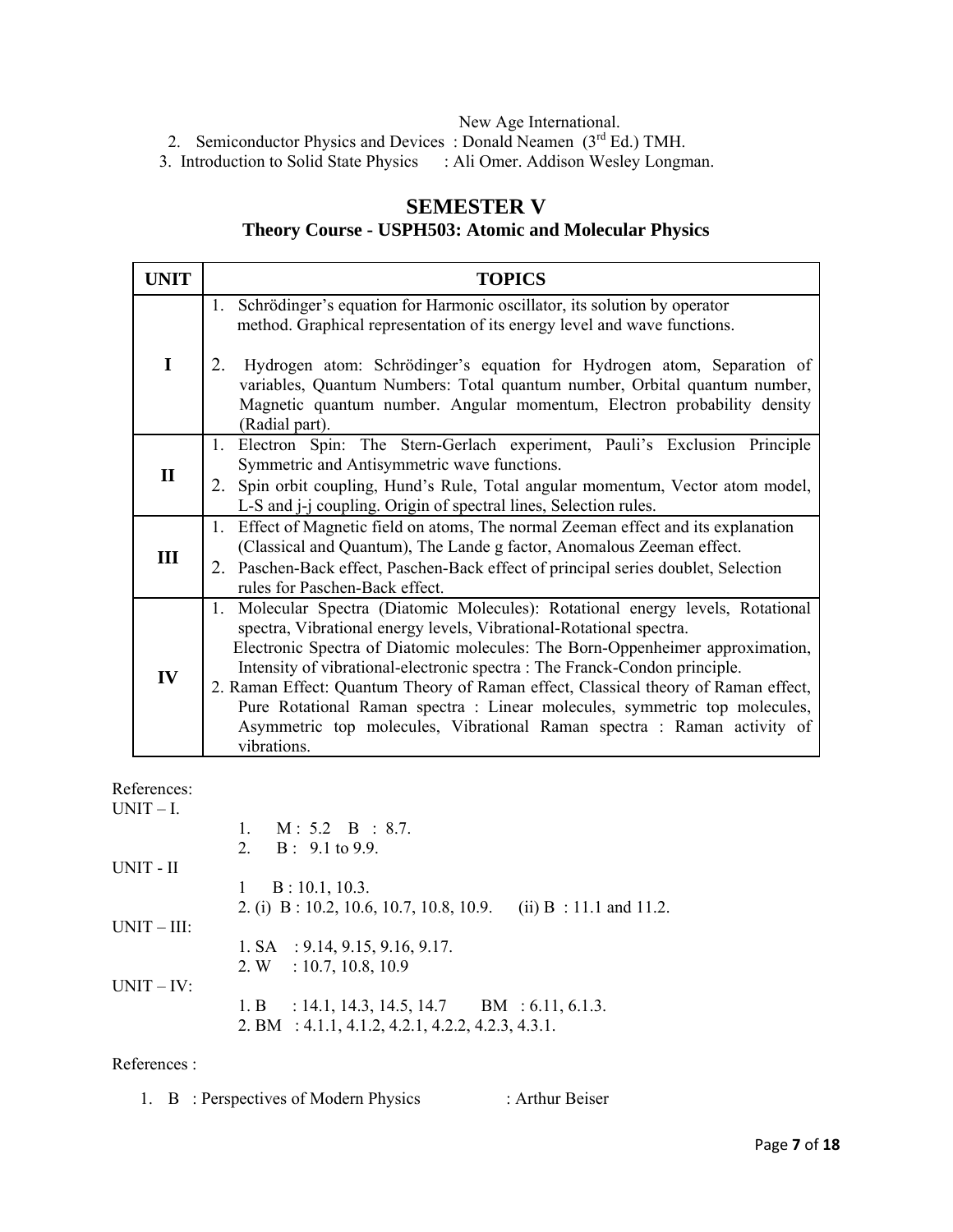|                                                  | McGraw Hill.                       |
|--------------------------------------------------|------------------------------------|
| 2. SA : Introduction to Atomic & Nuclear Physics | : H. Semat & J. R. Albright        |
|                                                  | $(5^{th}$ Ed.) Chapman & Hall.     |
| 3. W: Introduction to Atomic Spectra             | : H. E. White. McGraw Hill.        |
| 4 BM : Fundamentals of Molecular Spectroscopy    | : C. N. Banwell $\&$               |
|                                                  | E. M. McCash (TMH). $(4^{th}$ Ed.) |
| 5 M : Introduction to Quantum Mechanics          | : P. T. Mathews (TMH).             |

# **SEMESTER V**

# **Theory Course - USPH504:** Electrodynamics

| <b>UNIT</b> | <b>TOPICS</b>                                                                                                                                                                                                                                                                                                                                                                                                                                                                                                         |
|-------------|-----------------------------------------------------------------------------------------------------------------------------------------------------------------------------------------------------------------------------------------------------------------------------------------------------------------------------------------------------------------------------------------------------------------------------------------------------------------------------------------------------------------------|
| I           | 1. Field lines, Flux and Gauss' law, The divergence of E, Applications of<br>Gauss' law, The curl of <b>E</b> .<br>Introduction to potential, Comments on potential, Poisson's equation and<br>Laplace's equation, The potential of a localized charge distribution.<br>2. First Uniqueness theorem (Without proof), The classic image problem- Infinite<br>conducting plane,                                                                                                                                         |
| $\mathbf H$ | 1. Dielectrics, Induced Dipoles, Alignment of polar molecules, Polarization,<br>Bound<br>charges and their physical interpretation, Gauss' law in presence of dielectrics, A<br>deceptive parallel, Susceptibility, Permittivity, Dielectric<br>constant, Energy in<br>dielectric systems.<br>Straight-line currents, The Divergence and Curl of <b>B</b> , Applications of<br>Ampere's<br>2.<br>Law in the case of a long straight wire and a long solenoid,<br>Comparison of<br>Magneto-statics and Electrostatics. |
| III         | Dia-magnets Paramagnets Ferro magnets, Magnetization, Bound currents and<br>1.<br>their physical interpretation, Ampere's law in magnetized materials, A deceptive<br>parallel, Magnetic susceptibility and permeability.<br>Energy in magnetic fields, Electrodynamics before Maxwell, Maxwell's<br>2.<br>correction to Ampere's law, Maxwell's equations, Magnetic charge, Maxwell's<br>equations in matter, Boundary conditions.                                                                                   |
| IV          | equation, Poynting's theorem, Newton's<br>third<br>1. The continuity<br>law<br>1n<br>electrodynamics.<br>The wave equation for <b>E</b> and <b>B</b> , Monochromatic Plane waves, Energy and<br>2.<br>momentum in electromagnetic waves, Propagation in linear media, Reflection and<br>transmission of EM waves at normal incidence.                                                                                                                                                                                 |

References:

UNIT – I

1. DG : 2.2.1 to 2.2.4, 2.3.1 to 2.3.4.

2. DG : 3.1.5, 3.2.1 to 3.2.3.

UNIT - II

1. DG : 4.1.1 to 4.1.4, 4.2.1, 4.2.2, 4.3.1, 4.3.2, 4.4.1, 4.4.3.

2. DG : 5.3.1 to 5.3.4.

UNIT - III

- 1. DG : 6.1.1, 6.1.4, 6.2.1, 6.2.2, 6.3.1, 6.3.2, 6.4.1.
- 2. DG : 7.2.4, 7.3.1 to 7.3.6.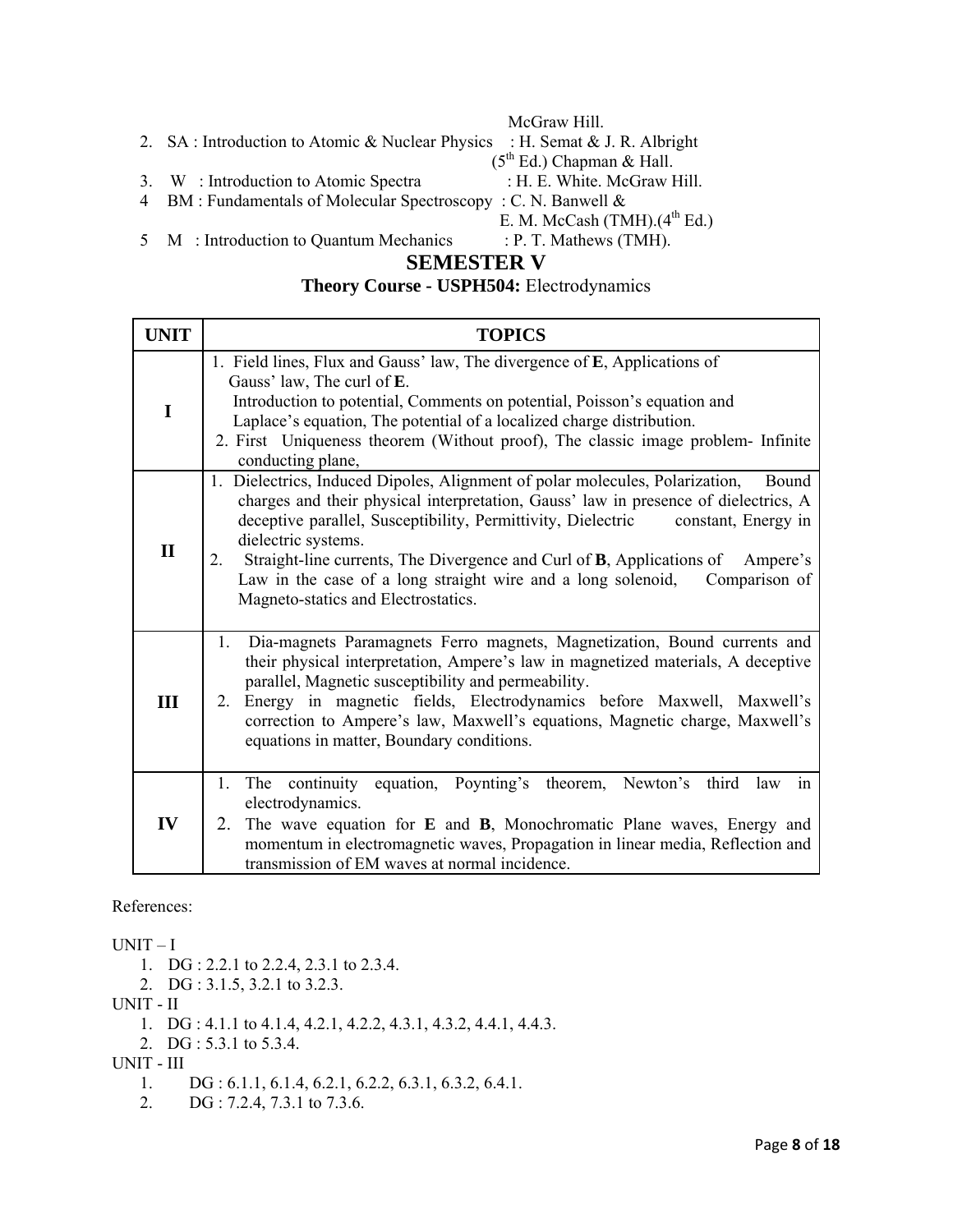#### UNIT - IV

- 1. DG : 8.1.1, 8.1.2., 8.2.1.
- 2. DG : 9.2.1 to 9.2.3, 9.3.1 to 9.3.2.

References :

 $DG: Introduction to Electrodynamics : David J. Griffiths (3<sup>rd</sup> Ed) Prentice Hall of India.$ 

Additional References:

|                              | Introduction to Electrodynamics: A. Z. Capria and P. V. Panat.          |
|------------------------------|-------------------------------------------------------------------------|
|                              | Narosa Publishing House.                                                |
|                              | 2. Engineering Electrodynamics : William Hayt Jr. & John H. Buck (TMH). |
| 3. Electricity and Magnetism | : Navina Wadhwani<br>(PHI – 2010).                                      |

## **SEMESTER V**

The T. Y. B. Sc. Syllabus integrates the regular practical work with a series of demonstration and skill experiments. During the teaching and examination of Physics laboratory work, simple modifications of experimental parameters may be attempted. Attention should be given to basic skills of experimentation which include:

- i) Understanding relevant concepts.
- ii) Planning of the experiments.
- iii) Layout and adjustments of the equipments.
- iv) Recording of observations and plotting of graphs.
- v) Calculation of results and estimation of possible errors in the observation of results.

**i) Regular Physics Experiments :** A minimum of 8 experiments from each of the course

are to be performed and reported in the journal.

**ii) Skill Experiments** : All the skills are compulsory and must be reported in the journal.

Skills will be tested during the examination through viva or practicals

 The certified journal must contain a minimum of 16 regular experiments (8 from each group), with all Skills in semester V. A separate index and certificate in journal is must for each semester course.

There will be two turns of three hours each for the examination of practical courses

(Practical Course – USPHP05)

| USPHP05 | 1. Determination of "g" by Kater's pendulum. |
|---------|----------------------------------------------|
|         | 2. Flat spiral spring $(Y)$                  |
|         | 3. Stefan's constant $\sigma$                |
|         | 4. Koenig's method                           |
|         | 5. R.P. of grating                           |
|         | 6. Goniometer                                |
|         | 7. R.I of liquid using laser                 |
|         | 8. Rydberg's constant                        |
|         | 9. Edser's A pattern                         |
|         | 10. Diameter of lycopodium powder            |
|         | 11. Determination of e/m                     |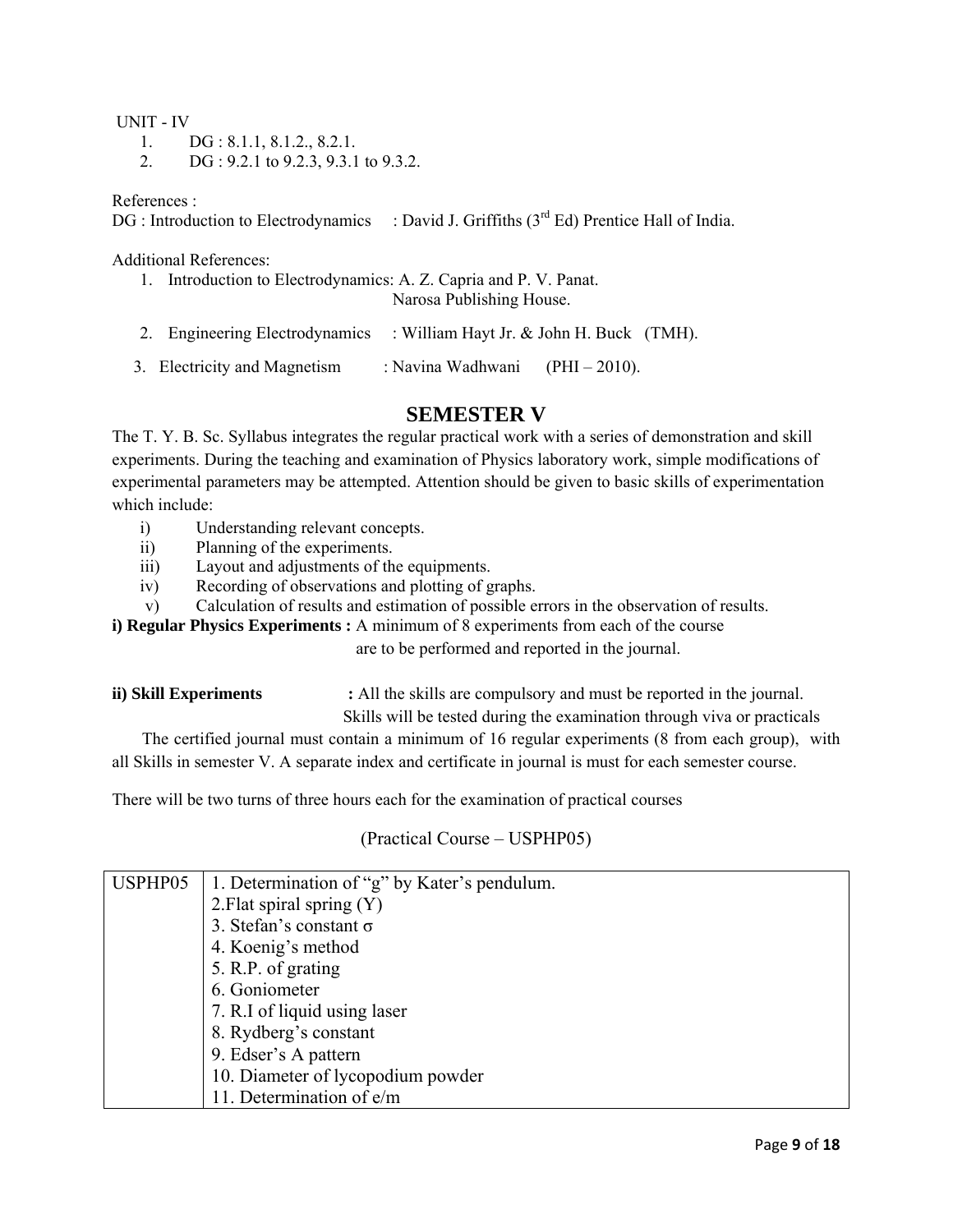## **SEMESTER V**

## (Practical Course – USPHP06)

| USPHP06 | 1. Mutual inductance by BG.              |
|---------|------------------------------------------|
|         | 2. Hysteresis by magnetometer            |
|         | 3. Maxwell's bridge                      |
|         | 4. Band gap of energy.                   |
|         | 5. Diode as temperature sensor.          |
|         | 6. Log amplifier using OPAMP             |
|         | 7. High pass (first order active filter) |
|         | 8. Low pass (first order active filter)  |
|         | 9. Wien bridge oscillator                |
|         | 10. Hall effect                          |
|         | 11. LM-317 as voltage regulator          |
|         | 12 LM 317 as current regulator           |

#### **Skills :**

- 1. Estimation of errors.
- 2. Soldering advanced circuit.
- 3. Bread board circuit using IC's.
- 4. Optical Leveling of Spectrometer.
- 5. Laser beam profile.
- 6. Use of electronic balance : radius of small ball bearing.
- 7. Dual trace CRO : Phase shift measurement.
- 8. BG :  $C_1 / C_2$  by comparing  $\theta_1 / \theta_2$ .

## **References :**

|                                     | 1. Advanced course in Practical Physics : D. Chattopadhya, PC. Rakshit & B. Saha<br>$(8th Edition) Book & Allied Pvt. Ltd.$ |
|-------------------------------------|-----------------------------------------------------------------------------------------------------------------------------|
| 2. BSc Practical Physics            | : Harnam Singh. S. Chand & Co. Ltd. $-2001$ .                                                                               |
| 3. A Text book of Practical Physics | : Samir Kumar Ghosh New Central Book Agency (4 <sup>rd</sup> edition).                                                      |
| 4. B Sc. Practical Physics          | : C. L. Arora ( $1st$ Edition ) – 2001 S. Chand & Co. Ltd.                                                                  |
| 5. Practical Physics                | : C. L. Squires – $(3rd Edition)$                                                                                           |
|                                     | Cambridge University Press.                                                                                                 |
| 6. University Practical Physics     | : D C Tayal. Himalaya Publication.                                                                                          |
| 7. Advanced Practical Physics       | : Worsnop $&$ Flint.                                                                                                        |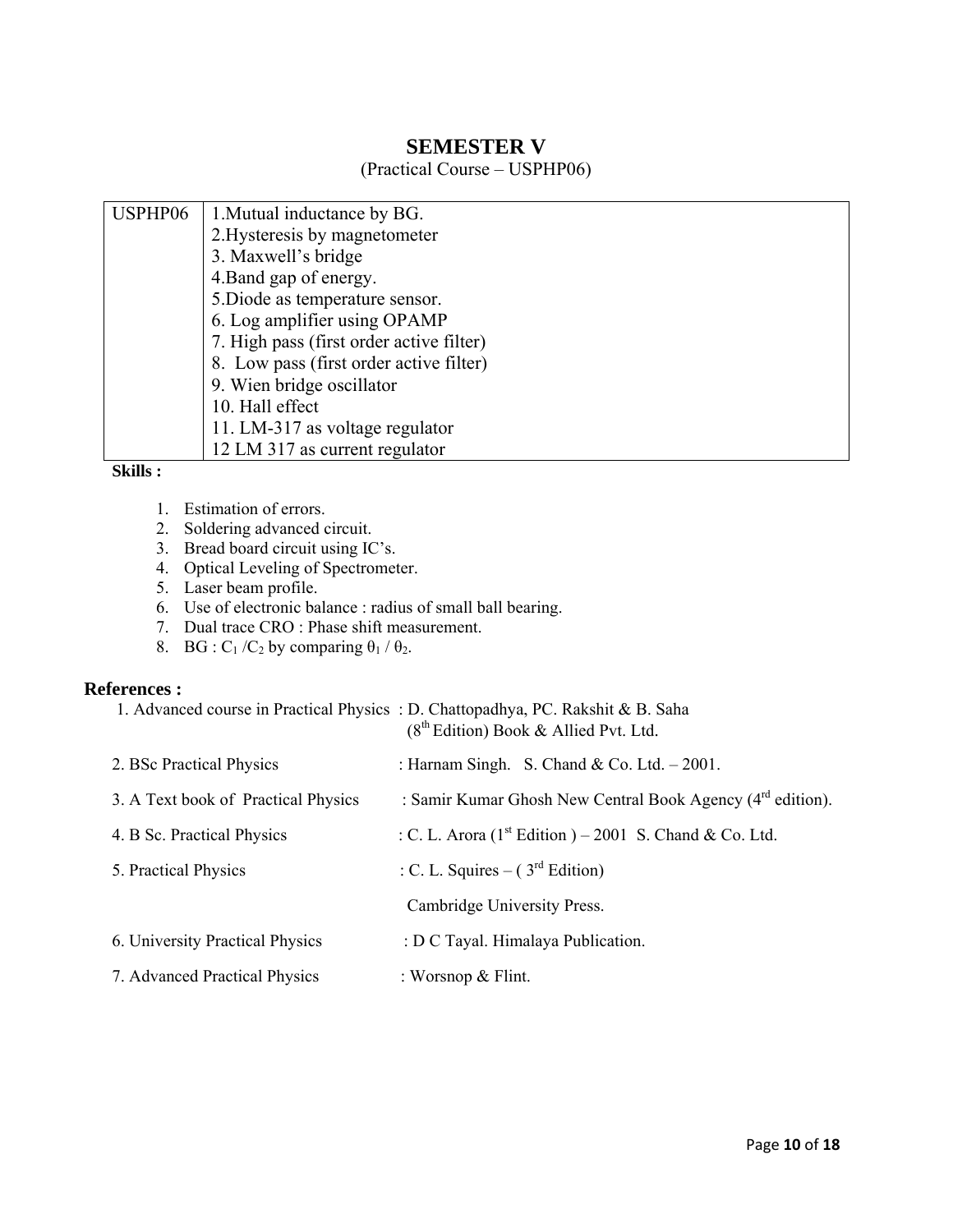### **T.Y.B.Sc. \_Physics\_ Syllabus: Credit Based Semester and Grading System To be implemented from the Academic year 2013-2014**

# **SEMESTER VI**

# **Theory**

| Course         | <b>UNIT</b>  | <b>TOPICS</b>                | <b>Credits</b> | L / Week                |
|----------------|--------------|------------------------------|----------------|-------------------------|
|                | I            | <b>Classical Mechanics</b>   |                |                         |
|                | $\mathbf{I}$ | <b>Classical Mechanics</b>   | 2.5            | $\overline{\mathbf{4}}$ |
| <b>USPH601</b> | III          | <b>Classical Mechanics</b>   |                |                         |
|                | IV           | <b>Nonlinear Mechanics</b>   |                |                         |
|                | $\bf{I}$     | Electronics                  |                |                         |
|                | $\mathbf{I}$ | Electronics                  |                | $\overline{\mathbf{4}}$ |
| <b>USPH602</b> | III          | Electronics                  | 2.5            |                         |
|                | IV           | Electronics                  |                |                         |
|                | I            | <b>Nuclear Physics</b>       |                |                         |
|                | $\mathbf{I}$ | <b>Nuclear Physics</b>       | 2.5            | 4                       |
| <b>USPH603</b> | III          | <b>Nuclear Physics</b>       |                |                         |
|                | IV           | <b>Nuclear Physics</b>       |                |                         |
|                | $\bf{I}$     | Special Theory of Relativity |                |                         |
|                | $\mathbf{I}$ | Special Theory of Relativity |                | $\overline{\mathbf{4}}$ |
| <b>USPH604</b> | III          | Special Theory of Relativity | 2.5            |                         |
|                | IV           | Introduction to Cosmology    |                |                         |

# Practicals

| USPHP07 | <b>Practicals of Course USPH601 + Course</b><br>USPH602 |  |
|---------|---------------------------------------------------------|--|
| USPHP08 | <b>Practicals of Course USPH603 + Course</b><br>USPH604 |  |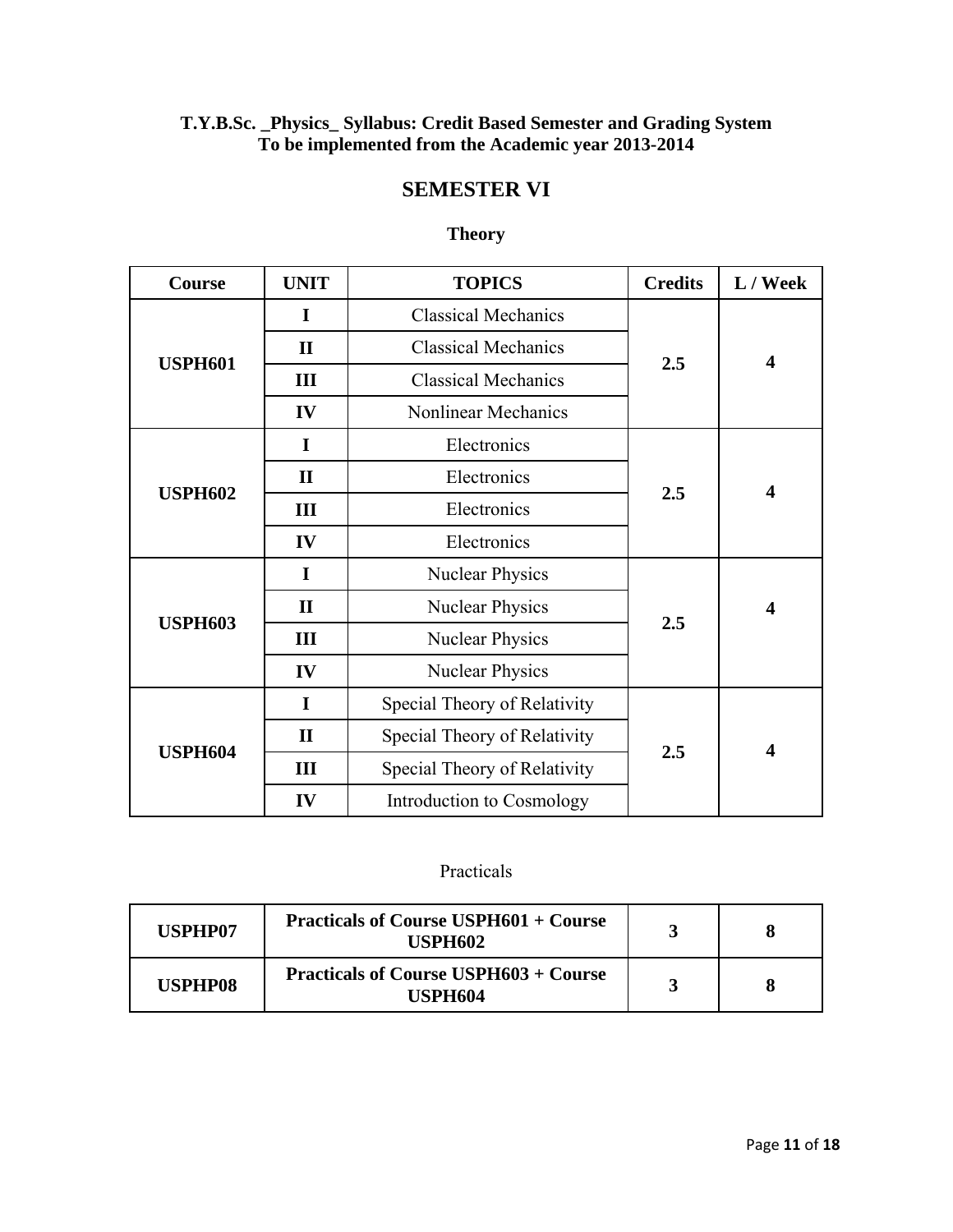| <b>SEMESTER VI</b>                                  |
|-----------------------------------------------------|
| <b>Theory Course – USPH601:</b> Classical Mechanics |

| UNIT | <b>TOPICS</b>                                                                                                                                                                                                                                                                                                                                                                             |
|------|-------------------------------------------------------------------------------------------------------------------------------------------------------------------------------------------------------------------------------------------------------------------------------------------------------------------------------------------------------------------------------------------|
|      | 1. Motion under a central force, The central force inversely proportional to the square<br>of the distance, Elliptical orbits. The Kepler problem. Hyperbolic Orbits: The<br>Rutherford problem – Scattering cross section.<br>2. Moving origin of co-ordinates, Rotating co-ordinate systems, Laws of motion on the<br>rotating earth, Foucault pendulum, Larmor's theorem (with proof). |
| П    | Lagrange's equations: D'Alembert's principle, Generalized coordinates,<br>Lagrange's equations using D'Alembert's principle, Examples, Systems subject to<br>constraints, Examples of systems subject to constraints, Constants of motion and<br>ignorable coordinates.                                                                                                                   |
| Ш    | 1. Kinematics of moving fluids, Equation of motion for an ideal fluid, Conservation<br>laws for fluid motion, Steady flow.<br>2. The rotation of a Rigid body: Motion of a rigid body in space, Euler's equations of<br>motion for a rigid body, Euler's angles, Heavy symmetrical top (without nutation).                                                                                |
| IV   | Non linear mechanics : Qualitative approach to chaos, The anharmonic oscillator,<br>Numerical solution of Duffing's equation, Transition to chaos: Bifurcations and<br>strange attractors, Aspects of chaotic behavior.                                                                                                                                                                   |

```
UNIT - I1. KRS : Art. 3.13 to 3.16 
   2. KRS : Art. 7.1 to 7.5 
UNIT – II 
   1. KRS : Art. 9.1 to 9.6 G:1.4 
UNIT - III 
   1. KRS : Art. 8.6 to 8.9 
    2. KRS : Art. 11.1, 11.2, 11.4, 11.5, BO : 6.7 
UNIT - IV 
    1. BO : Art. 11.1, 11.3 to 11.5 
References : 
    KRS : Mechanics : Keith R. Symon.
                                       (Addision Wesely) 3<sup>rd</sup> Ed.
    BO : Classical Mechanics- : V. D. Barger and M. G. Olsson.
           a Modern perspective (Mc Graw Hill International 1995 Ed.) 
    G : Classical Mechanics : Herbert Goldstein, (Narosa 2<sup>nd</sup> Ed.)
 Additional References : 
   1. Classical Mechanics : Herbert Goldstein (Narosa 2<sup>nd</sup> Ed.)
   2. An Introduction to Mechanics : Daniel Kleppner & Robert Kolenkow
```
 Tata Mc Graw Hill (Indian Ed. 2007) 3. Chaotic Dynamics- an introduction. : Baker and Gollup.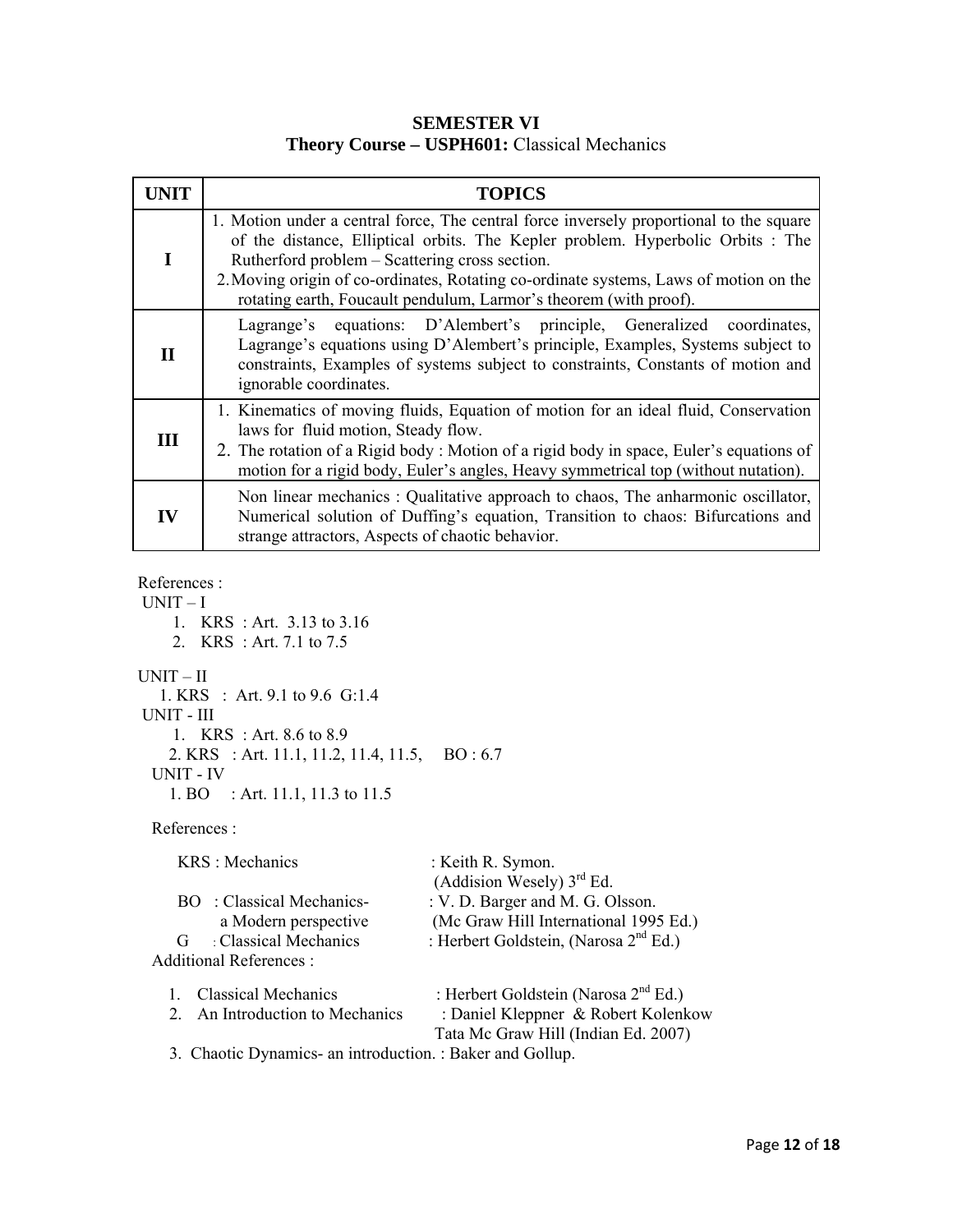| <b>UNIT</b>  | $\ddotsc$<br>$\frac{1}{2}$ and $\frac{1}{2}$ and $\frac{1}{2}$ and $\frac{1}{2}$ and $\frac{1}{2}$<br><b>TOPICS</b>                                                                                                                                                                                                                                                                                                                                                                                                                                                                                                                                                                                                                                                                 |  |  |
|--------------|-------------------------------------------------------------------------------------------------------------------------------------------------------------------------------------------------------------------------------------------------------------------------------------------------------------------------------------------------------------------------------------------------------------------------------------------------------------------------------------------------------------------------------------------------------------------------------------------------------------------------------------------------------------------------------------------------------------------------------------------------------------------------------------|--|--|
| I            | 1. Field effect transistors: JFET: Basic ideas, Drain curve, The transconductance<br>curve, Biasing in the ohmic region and the active region, Transconductance, JFET<br>common source amplifier, JFET analog switch multiplexer, voltage controlled<br>resistor, Current sourcing.<br>MOSFET : Depletion and enhancement mode, MOSFET operation and<br>2.<br>characteristics, digital switching.<br>3. Thyristors: SCR – Working, Equivalent circuit, important terms, I-V<br>Characteristics, SCR as a switch, Half wave rectifier and Full<br>wave rectifier.<br>TRIAC: Construction, Operation, I-V Characteristics, Applications.<br>DIAC: Construction, Operation, Characteristics and applications.<br>4. Optoelectronic Devices: Photo-diode, Phototransistor, Optocoupler. |  |  |
| $\mathbf{I}$ | Regulated DC power supply:<br>Supply characteristics, series voltage regulator,<br>1.<br>short circuit protection (current limit and fold back) Monolithic linear IC voltage<br>regulators. (LM 78XX, LM 79XX, LM 317).<br>Differential Amplifier using transistor: The Differential Amplifier, DC and AC<br>2.<br>analysis of a differential amplifier, Input characteristic-effect of input bias, Offset<br>current and input offset voltage on output, common mode gain, CMRR.<br>3.<br>Transistor Multivibrators: Astable, Monostable and Bistable Multivibrators,<br>Schmitt trigger.                                                                                                                                                                                          |  |  |
| Ш            | 1. Op Amp Applications: Log amplifier, Instrumentation amplifiers, Voltage-<br>controlled current sources (grounded load), First order Active filters, Astable<br>using OP AMP, square wave and triangular wave generator using OP AMP,<br>Wein-bridge oscillator using OP AMP.<br>2. 555 Timer: Block diagram, Monostable and Astable operation (with VCO),<br>Triggered linear ramp generator.                                                                                                                                                                                                                                                                                                                                                                                    |  |  |
| IV           | 1. Logic families: Standard TTL NAND, TTL NOR, Open collector gates, Three<br>state TTL devices, MOS inverters, CMOS NAND and NOR gates, CMOS<br>characteristics.<br>Applications of JK flip flop: Types of registers, 4-bit shift register (serial in-serial<br>2.<br>out), Asynchronous counters, 4-bit up-down counter, MOD-3, MOD-5, Decade<br>counter, Shift counter.<br>Electronic communication techniques: Radio broadcasting, Transmission and<br>3.<br>reception, Modulation, Amplitude modulation, Modulation factor, Analysis of<br>amplitude modulated wave, Side band frequencies in AM wave, Transistor<br>amplitude modulator, Power in AM<br>wave, Limitations of AM, Frequency<br>modulation. (qualitative)                                                       |  |  |

# **SEMESTER VI Theory Course – USPH602:** Electronics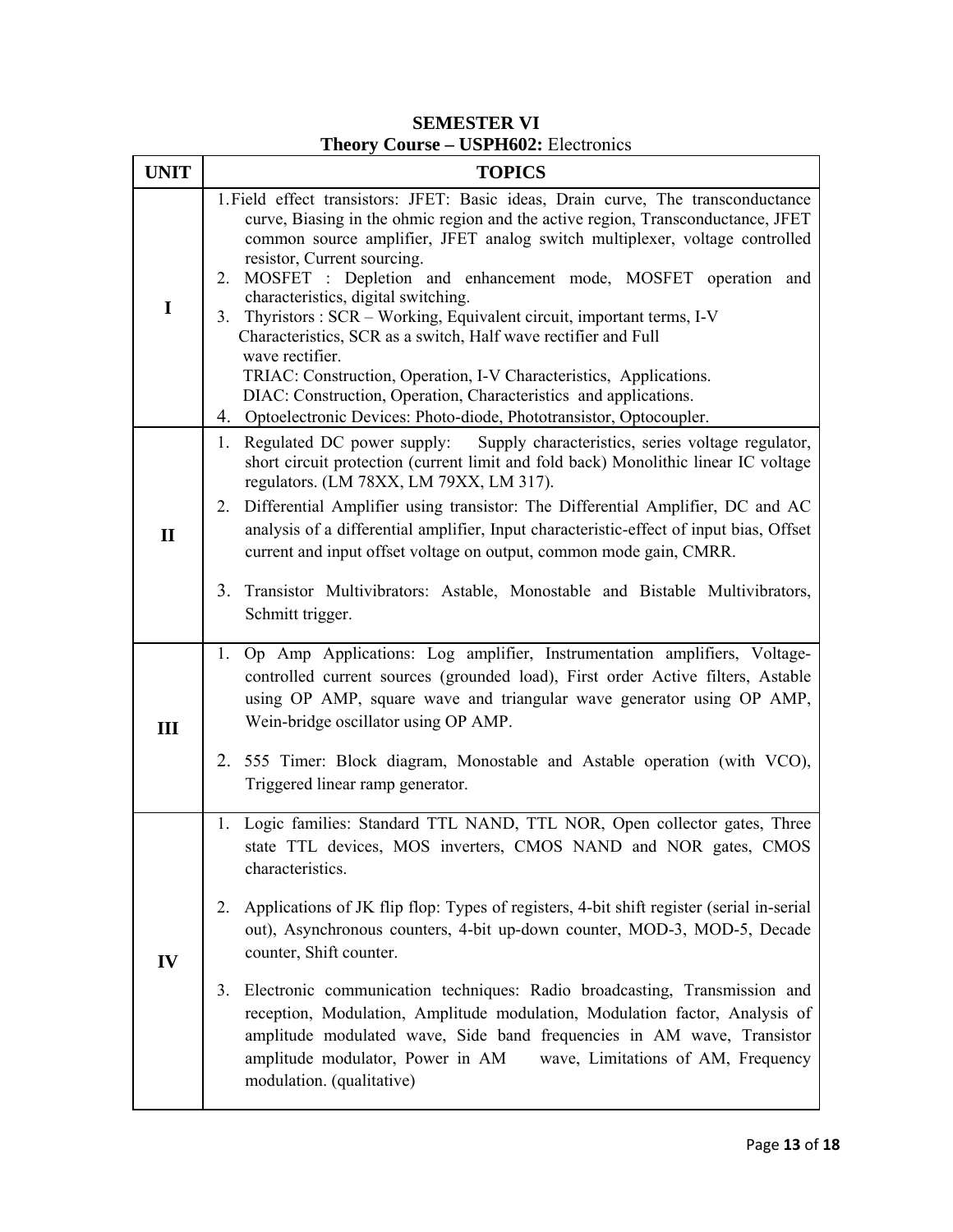Unit -I: 1. MB : Art. 13.1 to 13.9, 14.1, 14.2, 14.4, 14.6. 2. VKM : Art. 20.1 to 20.10, 21.1 to 21.6, 21.8, 21.9, 21.10. 3. VKM : Art 7.7 to 7.11. MB : 7.10.  $UNIT - II$ : 1. MB : Art 17.1 to 17.5. 2. KVR : Art. 14.5.2.1, 14.5.2.5, 14.5.2.6, 14.5.4.1. 3. MB : Art. 20.5, 20.8, 21.4, 22.7, 22.8, 23.2. MH : 16.14. UNIT – III: 1. MB : Art. 23.7 to 23.9. 2. ML : Art. 6.2, 6.4, 6.6, 6.7, 7.2 to 7.4. UNIT – IV: 1 ML : Art 10.1, 10.2, 11.1, 11.3 to 11.5, 11.7. 2. MB : Art 24.1, 24.3, 24.4. 3. VKM : Art. 16.1 to 16.11.

References :

|       | 1. MB : Electronic Principles                                        | : A. P. Malvino and D.J. Bates        |
|-------|----------------------------------------------------------------------|---------------------------------------|
|       |                                                                      | (7 <sup>th</sup> Ed.) – (TMH).        |
|       | 2. VKM: Principles of Electronics                                    | : V. K. Mehta and Rohit Mehta.        |
|       |                                                                      | S. Chand Publications. $(11th Ed.)$ . |
|       | 3. KVR : Functional Electronics                                      | : K.V. Ramanan (TMH).                 |
| 4. ML | : Digital Principles and Applications : Malvino and Leach $(4th Ed)$ |                                       |
|       |                                                                      | $(TMH)$ .                             |
|       | 5. MH : Integrated Electronics                                       | : Millman and Halkias                 |
|       |                                                                      | Mc Graw Hill International.           |
|       |                                                                      |                                       |

Additional References :

| 1. Electronic Devices and Circuits                              | : S. Salivahanan, N. Suresh Kumar |
|-----------------------------------------------------------------|-----------------------------------|
|                                                                 | and A. Vallavaraj. $(2nd Ed.)$    |
|                                                                 | (Tata McGraw Hill)                |
| 2. Pulse, Digital & Switching Waveforms : Millman & Taub. (TMH) |                                   |

## **SEMESTER VI Theory Course – USPH603:** Nuclear Physics

| UNIT | <b>TOPICS</b>                                                                                                                                                                                                                                                                              |
|------|--------------------------------------------------------------------------------------------------------------------------------------------------------------------------------------------------------------------------------------------------------------------------------------------|
|      | 1. Types of Nuclear Reactions, Balance of mass and energy in Nuclear<br>Reaction,<br>the Q-equation and Solution of Q-equation.                                                                                                                                                            |
|      | 2. Alpha decay: Range of alpha particles, Disintegration energy, Alpha decay<br>paradox: Barrier penetration (Gamow's theory of alpha decay and Geiger-Nuttal<br>law), Velocity and energy, Absorption of alpha particles: Range, Ionization and<br>stopping power, Nuclear energy levels. |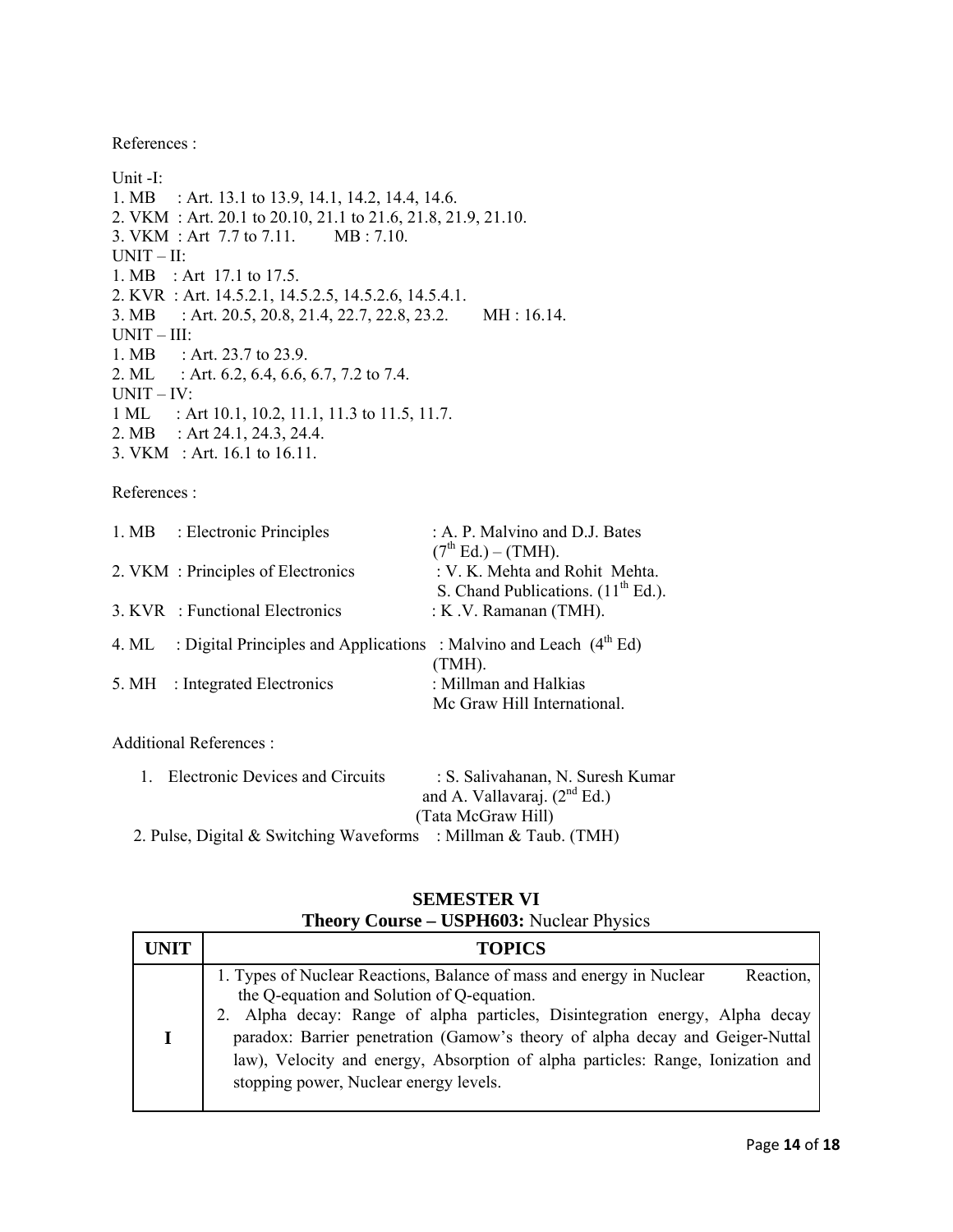| $\mathbf H$ | 1.<br>2. | Beta decay: Introduction, Continuous beta ray spectrum-Difficulties encountered<br>to understand it, Pauli's neutrino hypothesis, Detection of neutrino, Velocity and<br>energy of beta particles, Energy levels and decay schemes, Energetics of beta<br>decay.<br>Gamma decay: Introduction, Internal conversion, Nuclear isomerism, Mossbauer<br>effect. |
|-------------|----------|-------------------------------------------------------------------------------------------------------------------------------------------------------------------------------------------------------------------------------------------------------------------------------------------------------------------------------------------------------------|
|             |          | Nuclear radiation detectors: Proportional counter, Scintillation counter, Cloud and<br>Bubble chamber, Ionization chamber, Proportional and GM counter.                                                                                                                                                                                                     |
| Ш           | 2.       | Liquid drop model, Weizsacher's semi-empirical mass formula, Mass parabolas -<br>Prediction of stability against beta decay for members of an isobaric family,<br>Stability limits against spontaneous fission.                                                                                                                                             |
|             |          | 1. Nuclear energy: Introduction, Asymmetric fission - Mass yield, Emission of                                                                                                                                                                                                                                                                               |
|             |          | delayed neutrons, Nuclear release in fission, Nature of fission fragments, Energy<br>released in the fission of $U^{235}$ , Fission of lighter nuclei, Fission chain reaction,                                                                                                                                                                              |
| $\bf{IV}$   |          | Neutron cycle in a thermal nuclear reactor (Four Factor Formula), Nuclear reactors,<br>Natural fusion, Possibility of controlled fusion.                                                                                                                                                                                                                    |
|             |          | 2. Elementary particles: Introduction, Classification of elementary particles, Electrons<br>and positrons, Protons and anti-protons, Neutrons and anti- neutrons, Neutrinos and                                                                                                                                                                             |
|             |          | anti-neutrinos, Photons, Mesons.                                                                                                                                                                                                                                                                                                                            |

UNIT – I: 1. P : 3.1 to 3.5. K : 8.5, 9.5 2. P : 4. II. 1, 4. II. 2, 4. II. 3, 1.II.3 K : 13. 1, 13.2, 13.5. UNIT – II: 1 P : 4.I.2, 4.I.3, 4. III. 1, 4. III. 2, 4. III. 3, 4. III. 5 K : 14.1, 14.7 G : 5.5. 2. P : 4. IV. 1, 4. IV. 3, 4. IV. 4, 9.4. UNIT – III: 1.  $P : 1. I. 3 K : 2.8.$ 2. P : 5.1, 5.3, 5.4, 5.5. UNIT – IV: 1 P : 6.1, 6.3 to 6.9, 9.6, 9.7. 2. T : 16.1, 16.2, 16.5 to 16.9. References: 1. AB : Concepts of Modern Physics : Arthur Beiser  $(6^{th} Ed.)$  (TMH).

| 2. P: Nuclear Physics         | : S.B. Patel (Wiley Eastern Ltd.).            |
|-------------------------------|-----------------------------------------------|
| 3. K: Nuclear Physics         | : Irving Kaplan $(2nd Ed.)$ (Addison Wesley). |
| 4. G: Nuclear Physics         | : S. N. Ghoshal (S. Chand $& Co.$ )           |
| 5. T: Nuclear Physics         | : D. C. Tayal (Himalayan Publishing House)    |
| <b>Additional References.</b> |                                               |
|                               |                                               |
| 1. Modern Physics             | : Kenneth Krane $(2^{nd} Ed.)$                |
|                               | John Wiley & Sons.                            |
| 2. Atomic & Nuclear Physics   | : N Subrahmanyam, Brij Lal.                   |
|                               | (Revised by Jivan Seshan.) S. Chand.          |
| 3. Atomic & Nuclear Physics   | : A B Gupta & Dipak Ghosh                     |
|                               | Books & Allied (P) Ltd.                       |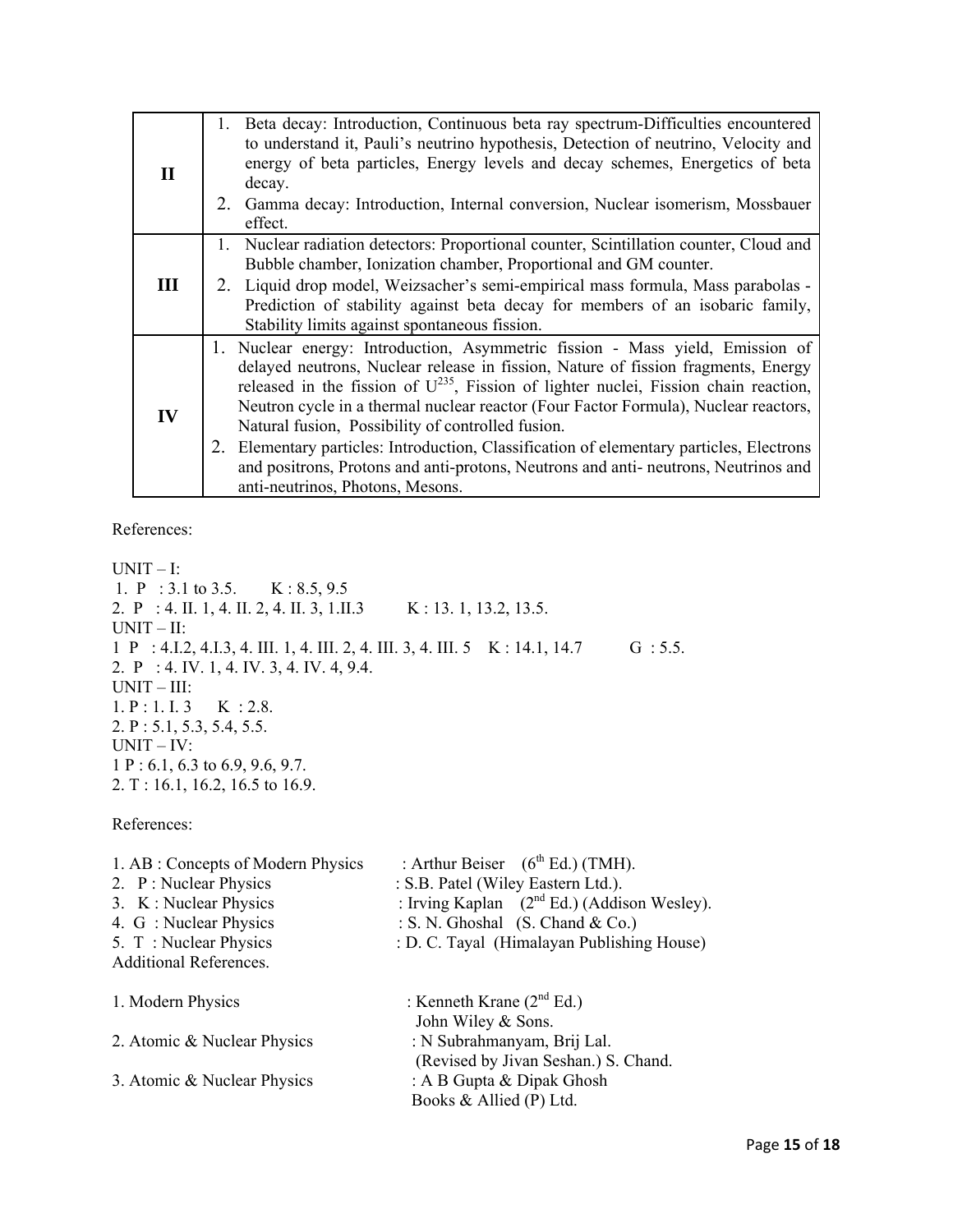#### **SEMESTER VI**

**Theory Course – USPH604:** Special Theory of Relativity and Introduction to Cosmology

| <b>UNIT</b>  | <b>TOPICS</b>                                                                                                                                                                                                                                                                                                                                                                                                                                                                                                                                                                     |
|--------------|-----------------------------------------------------------------------------------------------------------------------------------------------------------------------------------------------------------------------------------------------------------------------------------------------------------------------------------------------------------------------------------------------------------------------------------------------------------------------------------------------------------------------------------------------------------------------------------|
| T            | Relativistic Kinematics: The postulates of the special theory of relativity,<br>Simultaneity, Derivation of Lorentz transformation equations, Some consequences<br>of the Lorentz transformation equations : length contraction, time dilation and<br>meson experiment, The observer in relativity, The relativistic addition of velocities<br>and acceleration transformation equations, Aberration and Doppler effect in<br>relativity, The common sense of special relativity.                                                                                                 |
| $\mathbf{I}$ | Relativistic Dynamics: Mechanics and Relativity, The need to redefine<br>momentum, Relativistic momentum, Alternative views of mass in relativity, The<br>relativistic force law and the dynamics of a single particle, The equivalence of<br>mass and energy. The transformation properties of momentum, energy and mass.                                                                                                                                                                                                                                                        |
| Ш            | Relativity and Electromagnetism: Introduction, The interdependence of Electric<br>and Magnetic fields, The Transformation for $E$ and $B$ , The field of a uniformly<br>moving point charge, Force and fields near a current-carrying wire, Force between<br>moving charges, The invariance of Maxwell's equations.                                                                                                                                                                                                                                                               |
| IV           | 1. The Geometric Representation of Space-Time: Space-Time Diagrams,<br>Simultaneity, Length contraction and Time dilation, The time order and space<br>separation of events, The twin paradox, The principle of equivalence and general<br>relativity, Gravitational red shift.<br>2. Introduction to Cosmology: The large scale structure of the Universe: Types of<br>galaxies, radio sources, Quasars, Doppler shift and expansion of the Universe,<br>Hubble's law, Radiation background.<br>3. Astronomy in different bands of radiation-Optical, Radio and x-ray astronomy. |

References :

 $UNIT - I:$ 1. RR : Chapter – II  $UNIT - II$ : 2. RR : Chapter – III.  $UNIT - III$ : 1. RR : Chapter – IV.  $UNIT - IV:$ Relevant sections from the following: RR : Supplementary topics A, B and C. ARC:Art 1.4 1. JVNI : Chapter – 1,  $JVNE : Chapter - 1$ . 1. JVNI : Chapter – 3, (Omit 3.3, 3.4) JVNE : Chapter – 2

2. ARC : Astrophysics for physicists by Arnab Rai Choudhari., Cambridge University Press.

References :

1. RR : Introduction to Special Relativity : Robert Resnick

(Wiley Student Edition)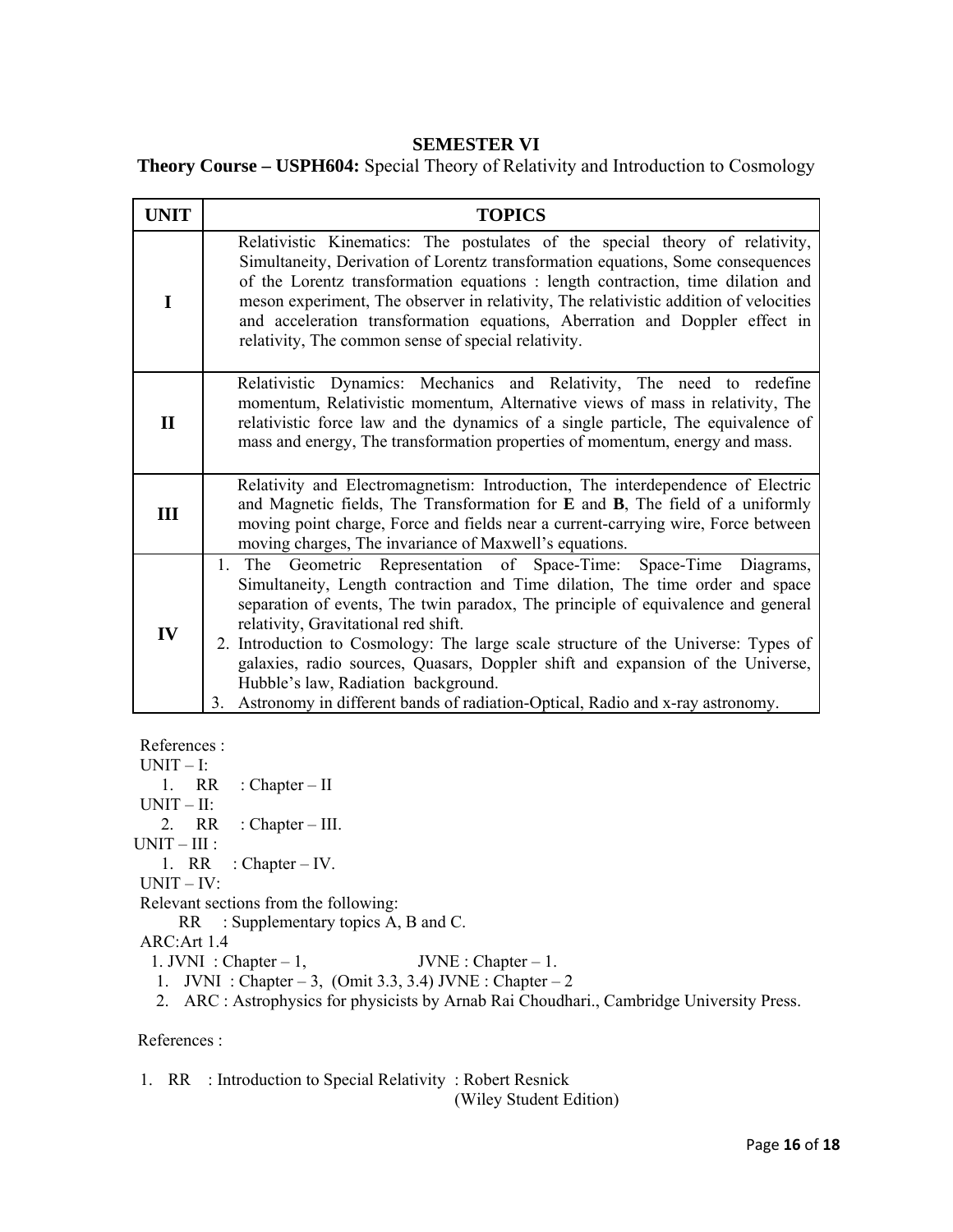2. JVNI : Introduction to Cosmology

3. JVNE : Elements of Cosmology : J. V. Narlikar, 1996

Additional References:

1. Special theory of Relativity : A. P. French.

(University Press).

Reprint 2007, New Delhi.<br>: J. V. Narlikar.  $3<sup>rd</sup>$  Ed. 2002

(Cambridge University Press).

2. General Relativity & Cosmology : S. K. Srivastava (Prentice Hall of India).

## **SEMESTER VI**

The T. Y. B. Sc. Syllabus integrates the regular practical work with a series of demonstration and skill experiments. During the teaching and examination of Physics laboratory work, simple modifications of experimental parameters may be attempted. Attention should be given to basic skills of experimentation which include:

- 1) Understanding relevant concepts.
- 2) Planning of the experiments.
- 3) Layout and adjustments of the equipments.
- 4) Recording of observations and plotting of graphs.

5) Calculation of results and estimation of possible errors in the observation of results.

**i) Regular Physics Experiments:** A minimum of 8 experiments from each of the practical course are to be performed and reported in the journal.

| ii) Demo Experiments | : The demonstration experiments are to be performed by the teacher in the |
|----------------------|---------------------------------------------------------------------------|
|                      | laboratory and students should be encouraged to participate and take      |
|                      | observation wherever possible.                                            |
|                      | Demonstration experiments are designed to bring about interest and        |
|                      | excitement in Physics. Students are required to enter details of these    |

 The certified journal must contain a minimum of 16 regular experiments (8 from each practical course), with minimum 6 demonstration experiments in semester VI. A separate index and certificate in journal is must for each semester course.

'demo' experiments in their journal.

There will be two turns of three hours each for the examination of practical courses

### **(Practical Course – USPHP07)**

| USPHP07 | 1. Lee's method for thermal conductivity           |
|---------|----------------------------------------------------|
|         | 2. Quincke's method for surface tension of Mercury |
|         | 3. Flat spiral spring $(\eta)$                     |
|         | 4. R.P. of prism                                   |
|         | 5. Lloyd's mirror                                  |
|         | 6. Double refraction                               |
|         | 7. FET characteristics                             |
|         | 8. UJT characteristics                             |
|         | 9. SCR characteristics                             |
|         | 10. Photodiode and phototransistor characteristics |